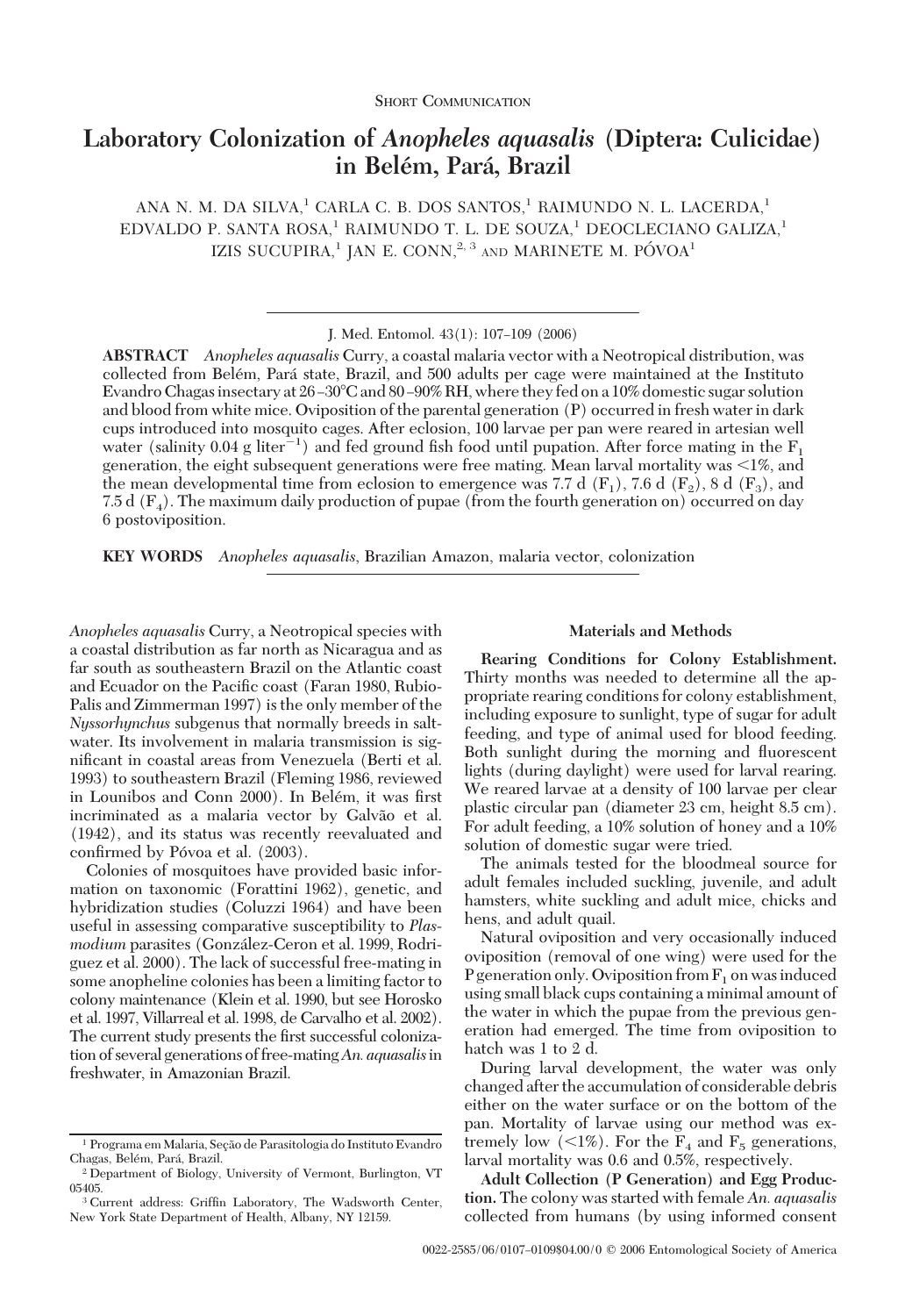forms approved by the Instituto Evandro Chagas [IEC] Ethical Committee on Human Subjects) in 2000 between 1800 and 2100 hours at the Emilio Goeldi Zoobotanical Park in Belém, Pará state, Brazil. The wild-caught females (P generation) were maintained in standard size cages (20 by 20 by 20 cm) in the insectary at IEC on 10% domestic sugar until they were identified using the morphological key of Gorham et al. (1967). Male maintenance was better using 10% honey compared with 10% domestic sugar. Insectary conditions were as follows:  $26-30^{\circ}$ C,  $80-90^{\circ}$ RH, and photoperiod of 12-h fluorescent light combined with daylight, followed by 12-h darkness. There was no crepuscular period. After identification, females were transferred to double-mesh standard cages and fed to repletion on anesthetized white adult mice. On day 3 postblood feeding, small black cups (diameter 5 cm, height 4 cm) lined with filter paper (to prevent egg desiccation) containing  $\approx 30$  ml of well water were introduced into each cage for oviposition. Artesian well water from the IEC with a salinity of  $0.04$  g liter<sup>-1</sup> was stored in containers for a maximum of 3 d before use to allow dissolved oxygen to escape. Free mating did not take place in the laboratory until after forced-mating of the  $F_1$  generation (as in Arruda et al. 1982).

**Larval and Pupal Rearing.** After eclosion, larvae were placed in clear round plastic pans (diameter 23 cm, height 8.5 cm) in  $\approx$ 700 ml of well water at a density of 100 larvae per pan. The pans were placed near the windows in the insectary for exposure to sunlight. First and second instars were fed 200 mg of finely ground Tetramin tropical fish food per container sprinkled on the water surface one to two times per day. Third and fourth instars also were fed 200 mg per container, two to three times per day until pupation. The decision to feed two versus three times per day was determined by water turbidity. Pupae were transferred to disposable plastic cups containing well water and then placed into empty cages until adult emergence.

**Adults (F1 and Subsequent Generations).**Five hundred adults per cage were fed exclusively on 10% domestic sugar on cotton pads until 6 d days after the last pupae had been placed into each cage, and after insemination had been verified for each cage by dissection of a small sample of female spermathecae to detect live sperm. Adult females were then placed on anesthetized adult white mice for 30 min for a bloodmeal. This took place either early morning or late afternoon, after the domestic sugar pads had been removed for 12 h. On the third day postbloodmeal, small black cups with well water were introduced as described above for oviposition.

The maximum daily production of pupae ( $\approx$ 50% of the total number/cage) took place on day 6 postoviposition. The mean time from eclosion to pupation was as follows: 7.7 d for  $F_1$ , 7.6 d for  $F_2$ , 8 d for  $F_3$ , and 7.5 d for  $F_4$ . The adults normally emerged in 1 to 2 d, and males emerged before females.

#### **Results and Discussion**

Using these simple, reproducible methods, we maintained a colony of *An. aquasalis* through nine generations. Galvão et al. (1944) described a freemating colony of *An. aquasalis* maintained for five generations in Rio de Janeiro state, Brazil, by using time-consuming techniques that are difficult to duplicate (e.g., an infusion of fish food of unknown concentration for larvae) that resulted in considerable contamination in the rearing pans and high larval mortality. They also used saltwater for larval rearing and had low, irregular egg production. Like Galvão et al. (1944), we did not systematically observe the time of copulation inside the cages. However we suggest that copulation began  $\approx 2000$  hours when we noted that the males all began to fly.

For most Neotropical *Anopheles,* egg-laying takes place at dawn (de Carvalho et al. 2002). In a study of *An. aquasalis* oviposition behavior in Trinidad and Tabago, Chadee and Mohammed (1996) observed that oviposition began at 2200 hours and ended at 0600 hours, with a well-defined peak from 2400 to 0400 hours. Although we did not monitor the time of oviposition in our colony, we are certain that it took place overnight, because most mornings we found a large number of eggs in oviposition cups.

In other studies of anopheline colonization in Brazil (Klein et al. 1990, Horosko et al. 1997), larval mortality rates were 10% and 20-30%, respectively, compared with our rate of  $\leq$ 1%. However, it should be noted that the species colonized were distinctive, although all were in the *Nyssorhynchus* subgenus. Nevertheless, our techniques differed from those of the aforementioned studies, perhaps contributing to the low larval mortality.

It has been known since the earliest description of the bionomics of *An. aquasalis* (Curry 1932) that this species commonly breeds in saltwater. Despite this preference, both Galvão et al. (1944) and Deane et al. (1948) successfully reared *An. aquasalis* in water with zero salinity. Natural breeding in freshwater has been reported in Brazil (Rachou 1958) and in Venezuela (Berti et al. 1993). In Rio de Janeiro, a colony of *An. aquasalis* is being successfully maintained using 10% saltwater for the larval stage (de Carvalho et al. 2002). Probably these differences reßect the tolerance of *An. aquasalis*to a range of salt concentrations, resulting in its ability to breed in diverse habitats. We suggest that its coastal distribution/salt water tolerance has evolved as a means of avoiding competition with other anophelines for food during the larval stage (Grillet 2000). The colonization of *An. aquasalis* at the Instituto Evandro Chagas has already had practical results:we successfully used the  $F_3$  generation in comparative susceptibility experiments between *An. aquasalis* and *Anopheles darlingi* Root to *Plasdodium vivax* variants (da Silva 2000).

## **Acknowledgments**

Financial support was provided by the Evandro Chagas Institute project "Susceptibilidade natural e experimental do